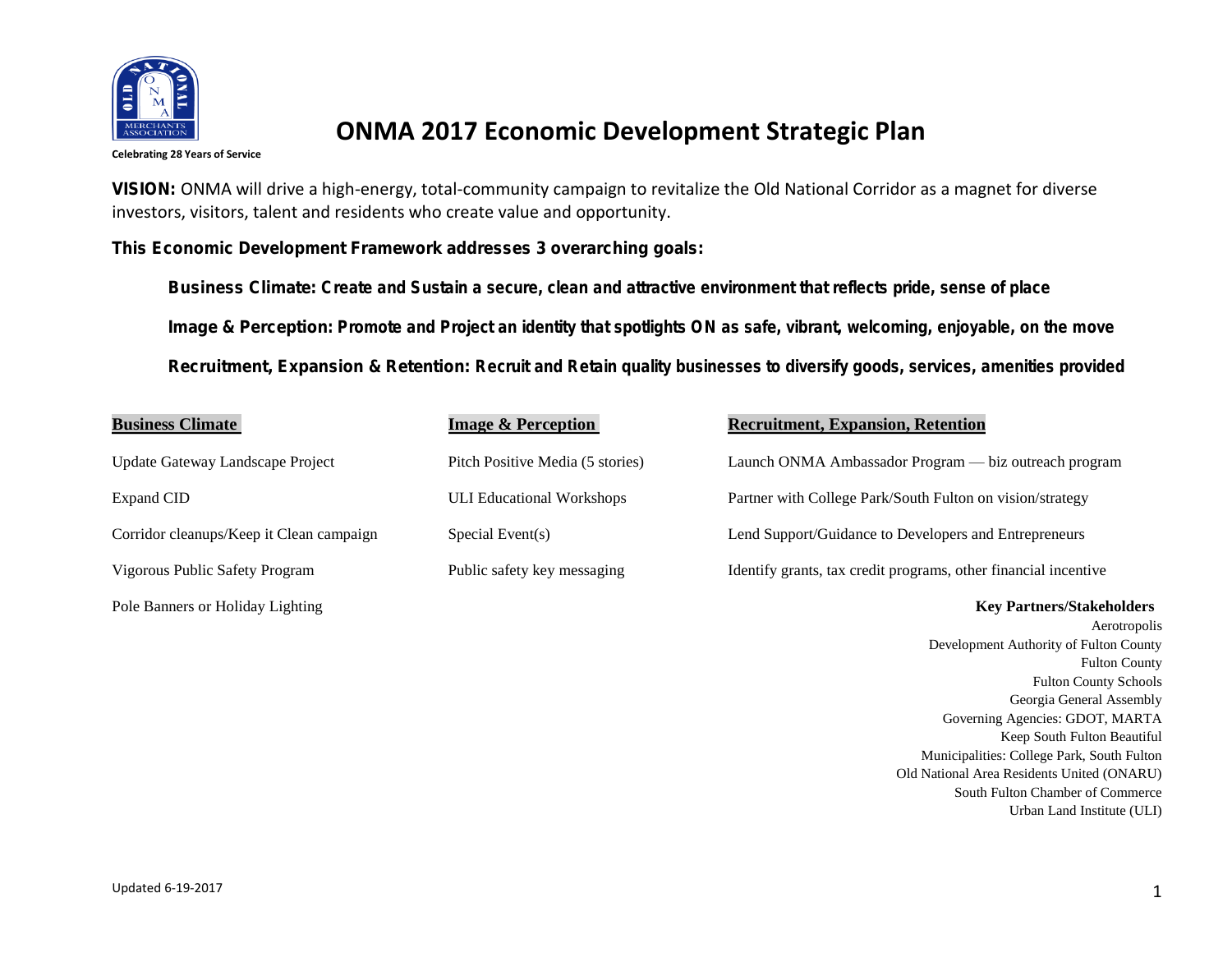

## **ONMA 2017 Economic Development Strategic Plan**

**Celebrating 28 Years of Service**

#### **Business Climate**

**Gateway Landscape Project** — Overhaul and maintain the large landscape islands on ON just north and south of the interstate. Doing so will present a strong sense of community, complement recent sidewalk and road-resurfacing projects, help sell the CID to property owners, signal on-the-move vitality for ON **Expand CID** — Continue on-the-ground efforts to expand the Aerotropolis CIDs down the ON corridor. Currently stops at Godby Rd. Interest growing. **Corridor Cleanups** — Develop regular cleanup schedule (Adopt-a-Highway) as well as an ongoing (fun, engaging) Keep It Clean community campaign **Public Safety Program** — Work with PDs and CIDs to involve more businesses—and the community **Pole Banners or Holiday Lights** — Explore pole banner program and/or Holiday Lights to heighten community identity and sense of pride

### **Image and Perception**

**Positive Media** — TV, Atlanta Business Chronicle, AJC, South Fulton Neighbor, and Social Media are targets for pitching good-news stories about ON **ULI** — Partner with Urban Land Institute on educational workshops/presentations on the need for a unique strategy re: retail-corridor redevelopment **Special Event(s)** — Explore developing/attracting special event(s) that raise ON's profile and image (regional chess or robotics competitions, etc.) **Public Safety Key Messages** — Hammer home—internally and externally—public safety positives: improvements, innovations, comparisons

### **Business Recruitment, Expansion, Retention**

**Ambassador Program** —Full-scale outreach to visit/interview businesses to: 1) improve participation; 2) get feedback to guide program development **Vision and Strategy Development** — Collaborate with municipal partners to develop a vision/strategy to guide a comprehensive redevelopment program **Support and Guidance to Developers/Entrepreneurs** — Serve as a resource to developers and entrepreneurs targeting ON for investment **Identify Financial Incentives** — Explore New Markets Tax Credits, façade programs, TADs, CDBG grants, and other financial incentives